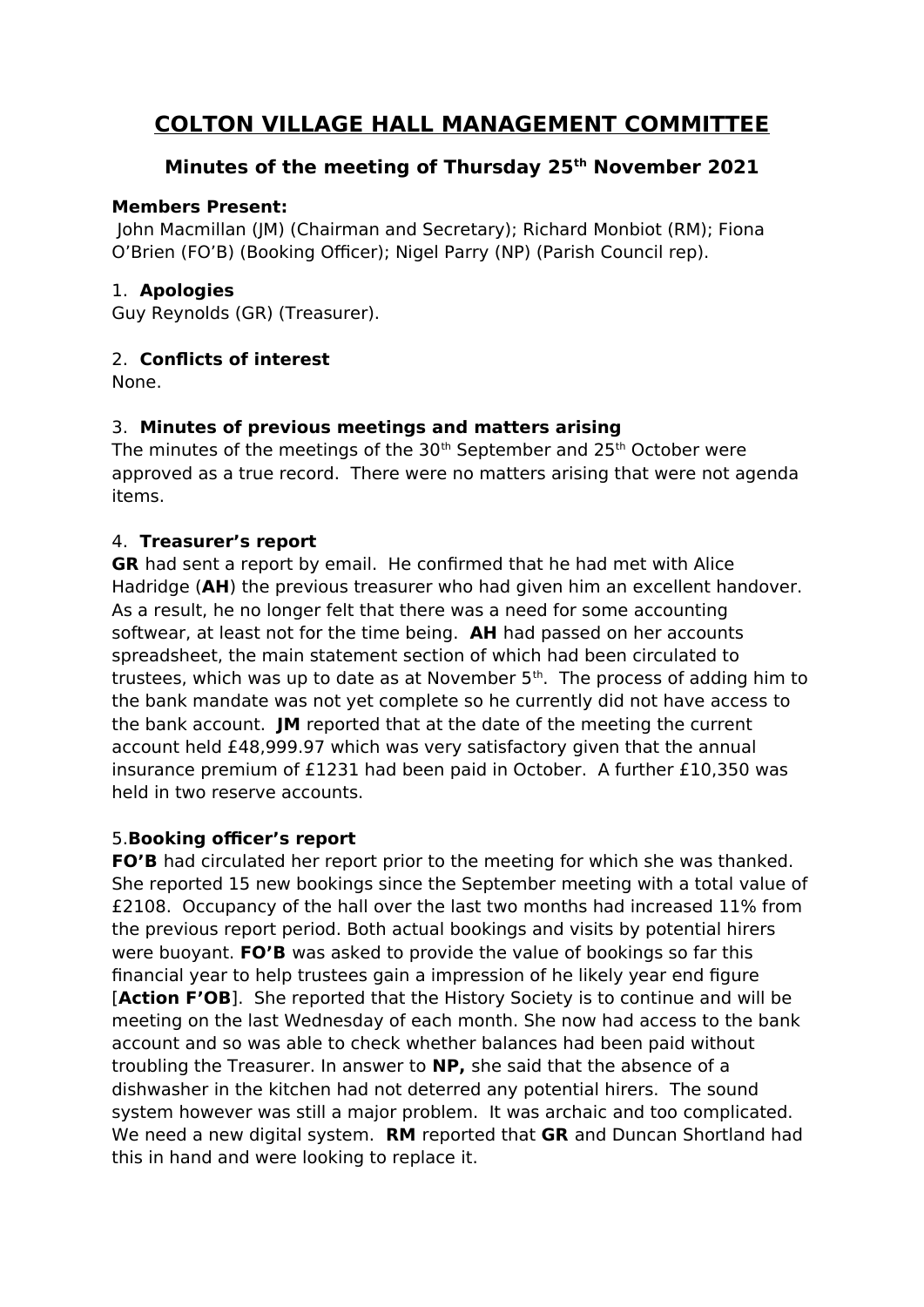### 5. **Carpark refurbishment**

**NP** reported that he had had a quote to replace the lighting from McCann's of Nottingham of £9,400 plus VAT. However, all contractors were reporting great difficulty in sourcing parts and so the end price might be higher depending on current prices. He was having difficulty getting other contractors interested. He would provide temporary lighting from his own business. **RM** felt strongly that the resurfacing of the carf park was the first priority and should not be postponed if the lighting work could not be completed at the dame time. The other trustees disagreed and felt that replacing the lights was a higher priority although the situation was now much improved as the light over the main entrance was working again. If the lighting work could not be completed before the car park was resurfaced, at the very least the ducting must be in place. **NP**  agreed to manage the whole car park refurbishment project and would get a full spec from McCann's. He would also liaise with Lichfield Tarmac over the date – currently  $17<sup>th</sup>$  to  $19<sup>th</sup>$  January - and whether any vehicle access would be possible during that period [**Action NP**]. **JM** asked **NP** to keep all trustees updated by email. It was agreed that because the planned work was due to take place before the next meeting all decisions would have to be taken by email voting. There was then a discussion about electric vehicle charging points which **NP** said did not need to be installed at the same time as the car park was resurfaced. **JM**  said that because of the very large expenditure to be incurred in resurfacing the car park and replacing all the car park lights plus the cost of replacing the sound system, we could not afford an outright purchase of charging points at the predicted cost of £5,000. Leasing remained a possibility but we needed a business case as it was unclear how much business the charging points might generate. **NP** was asked to continue to investigate the cost of leasing charging points and to prepare a business case for the project [**Action NP**].

### **7. Christmas Fair**

**JM** reported that we had sold the agreed maximum of 18 tables plus a table for both the Produce Guild and History Society. It was therefore going to be a tight squeeze. It was agreed that even though there would be no Santa's Grotto this year, stall holders would not want to be in the Bellamour Room. All trustees plus Peter Knowles would help to set out tables at 08.30 on Sunday morning. **JM**  would look after car parking: **NP** and his wife Hilary would take car of the door and sell raffle tickets. **FO'B** had the raffle prizes: **JM** would organise floats for the kitchen and the door. Apart from ensuring hand sanitizer was available at the entrance to the VH, it was not thought that any special Covid precautions were required.

### **8. Playground**

**JM** reported that Geoff Hunt, a village resident and a qualified engineer, had kindly agreed to take on responsibility for the monthly playground inspections. Schoolscapes, which had installed the playground, had gone into liquidation during the pandemic and only the trading name had been acquired by its successor company although quite a few of the same people worked for it. The warranties given by Schoolscapes were therefore now worthless. The successor